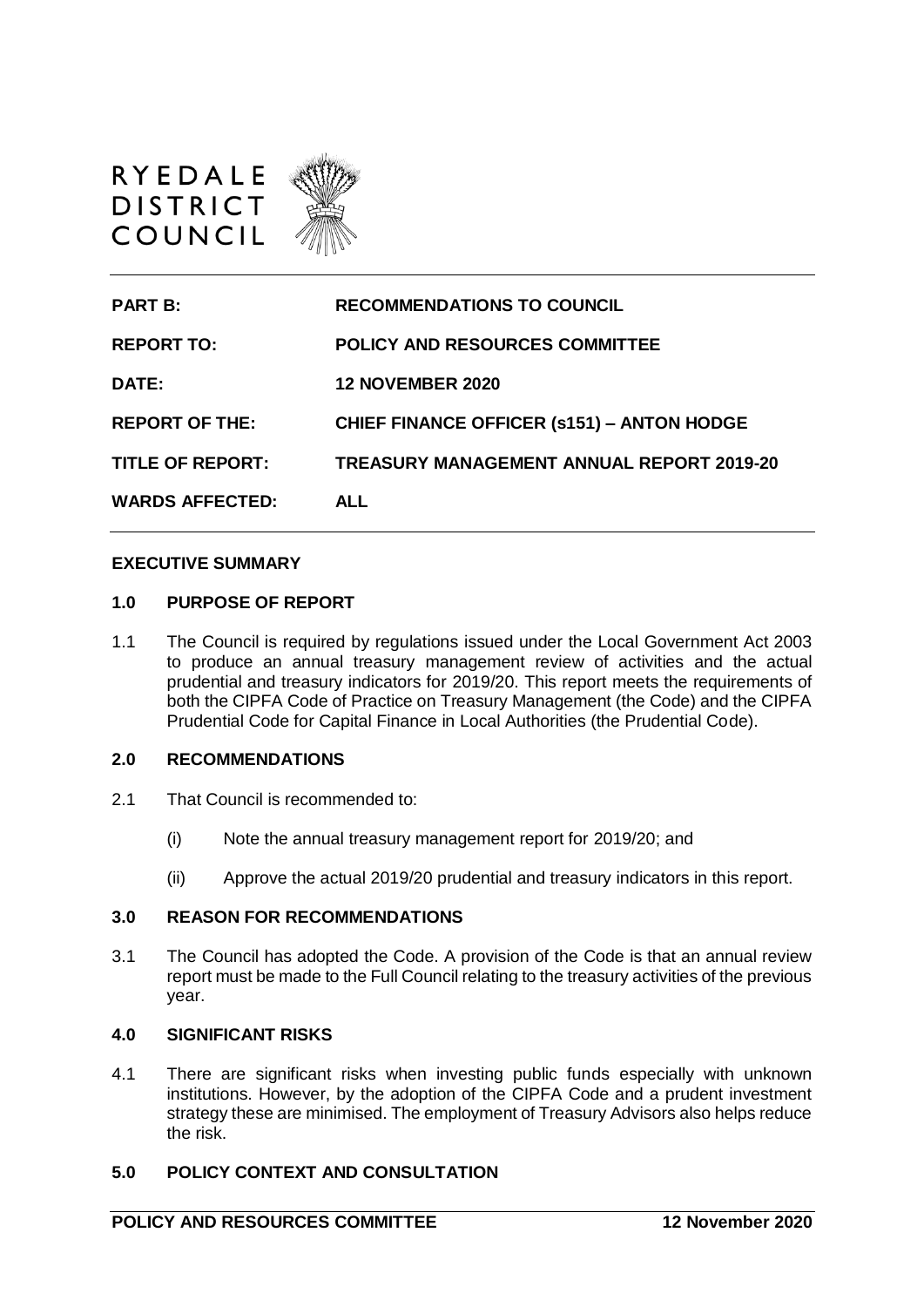- 5.1 The Council has adopted the CIPFA Code of Practice on Treasury Management in Local Authorities and this report complies with the requirements under this code.
- 5.2 The Council uses the services of Link Asset Services Treasury Solutions (Link) to provide treasury management information and advice.

# **REPORT**

#### **6.0 REPORT DETAILS**

- 6.1 During 2019/20 the minimum reporting requirements were that the full Council should receive the following reports:
	- An annual treasury strategy in advance of the year (Council 21 February 2019)
	- A mid year (minimum) treasury update report (Audit, Overview & Scrutiny Committee 24 October 2019)
	- An annual review following the end of the year describing the activity compared to the strategy (this report).
- 6.2 The regulatory environment places responsibility on members for the review and scrutiny of treasury management policy and activities. This report is therefore important in that respect, as it provides details of the outturn position for treasury activities and highlights compliance with the Council's policies previously approved by Members.
- 6.3 This Council also confirms that it has complied with the requirement under the Code to give prior scrutiny to all the above treasury management reports by the Overview and Scrutiny Committee before they were reported to the full Council.
- 6.4 This report summarises:
	- Capital activity during the year;
	- Impact of this activity on the Council's underlying indebtedness (the Capital Financing Requirement);
	- Reporting of the required prudential and treasury indicators;
	- Summary of interest rate movement in the year;
	- Detailed borrowing activity;
	- Detailed investment activity.

## **The Council's Capital Expenditure and Financing 2019/20.**

- 6.5 The Council undertakes capital expenditure on long-term assets. These activities may either be:
	- Financed immediately through the application of capital or revenue resources (capital receipts, capital grants, revenue contributions etc.), which has no resultant impact on the Council's borrowing need; or
	- If insufficient financing is available or a decision is taken not to apply resources, the capital expenditure will give rise to a borrowing need.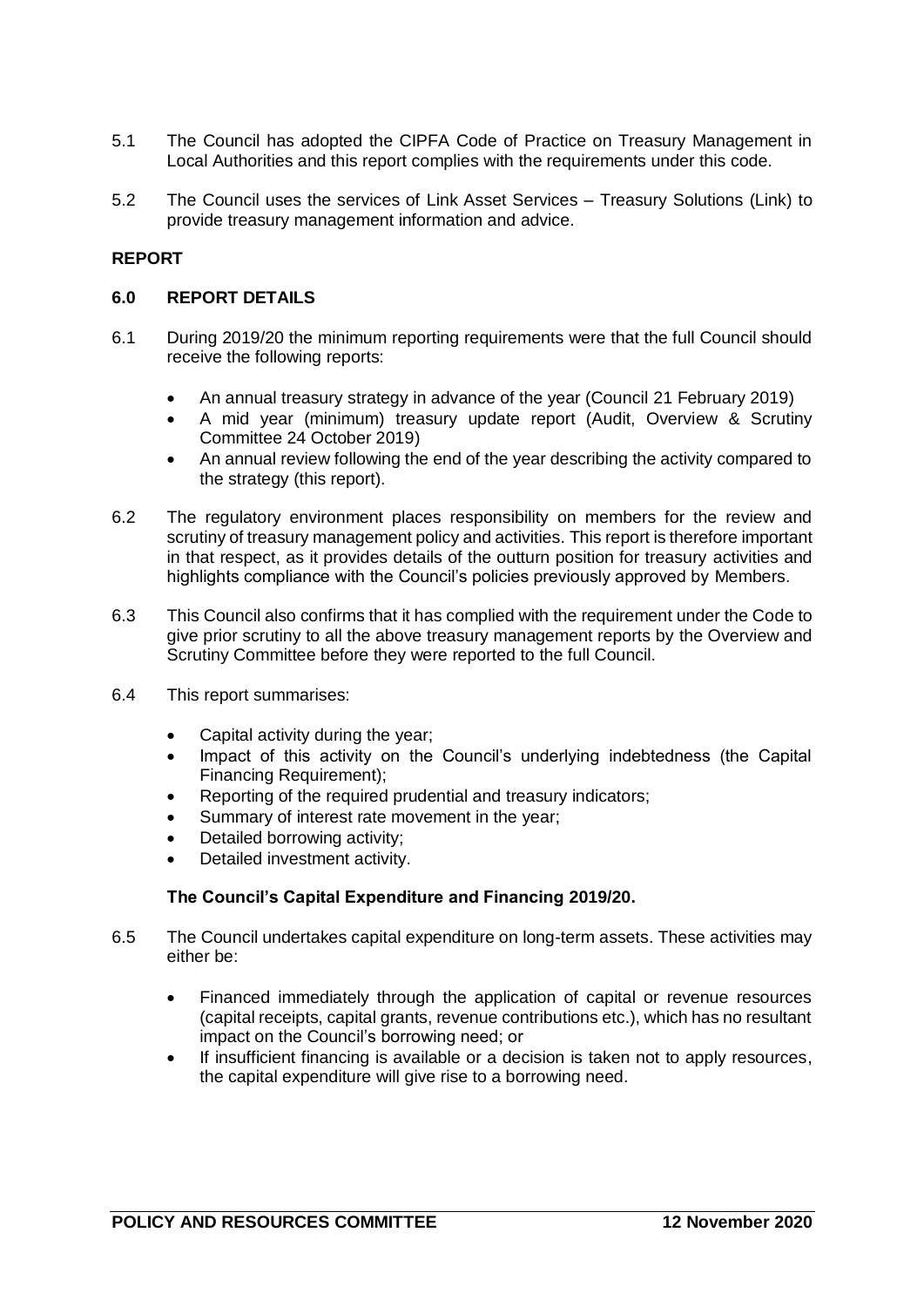6.6 The actual capital expenditure forms one of the required prudential indicators. The table below shows the actual capital expenditure and how this was financed.

|                                  | 2019/20<br>Actual (£) | 2018/19<br>Actual (£) |
|----------------------------------|-----------------------|-----------------------|
| <b>Total Capital Expenditure</b> | 1,145,556             | 842,383               |
| Resourced by:                    |                       |                       |
| Capital receipts                 | 56,855                | 18,592                |
| Capital grants and contributions | 590,524               | 615,307               |
| Reserves                         | 313,076               | 208,484               |
| S <sub>106</sub> Commuted Sums   | 185,101               |                       |
| <b>External Borrowing</b>        |                       |                       |
| Total                            | 1,145,556             | 842,383               |

#### **The Economy and Interest rates**

- 6.7 The Council's treasury advisors Link Asset Services Treasury Solutions (Link) summarised the key points associated with economic activity in 2019/20 as follows**:**
	- the focus in the House of Commons was to agree a way forward for the UK over Brexit;
	- the general election in December, which gave the Conservative Party an overall majority, enabled the UK to leave the EU on 31 January 2020;
	- the uncertainties around Brexit, resulted in the MPC maintaining Bank Rate at 0.75% until March 2020 when two emergency cuts in Bank Rate from 0.75% to 0.25% and then to 0.10% were made as a result of the coronavirus outbreak. These cuts were accompanied by an increase in quantitative easing (QE), essentially the purchases of gilts (mainly) by the Bank of England of £200bn, and
	- the Government introduced various schemes to subsidise both employed and self-employed jobs for three months while the country is locked down due to the coronavirus outbreak. It also put in place a other measures to help businesses access loans from their banks, (with the Government providing guarantees to the banks against losses).
- 6.8 Deposit rates continued into the start of 2019/20 at previously depressed levels and then fell sharply following the cut to base rate in March 2020.

#### **Overall Treasury Position as at 31 March 2020**

6.10 The Council's opening and closing treasury position for the financial year was as follows (excluding finance leases):

|                          | 31 March 2020 | 31 March 2019 |
|--------------------------|---------------|---------------|
| <b>Total Debt</b>        | £1.553m       | £1.592m       |
| <b>CFR</b>               | £1.702m       | £1.865m       |
| Over/(Under) borrowing   | $-£0.149m$    | $-E0.273m$    |
| <b>Total Investments</b> | £26,208m      | £22.600m      |
| Net Debt                 | $-E26.059m$   | $-E22.327m$   |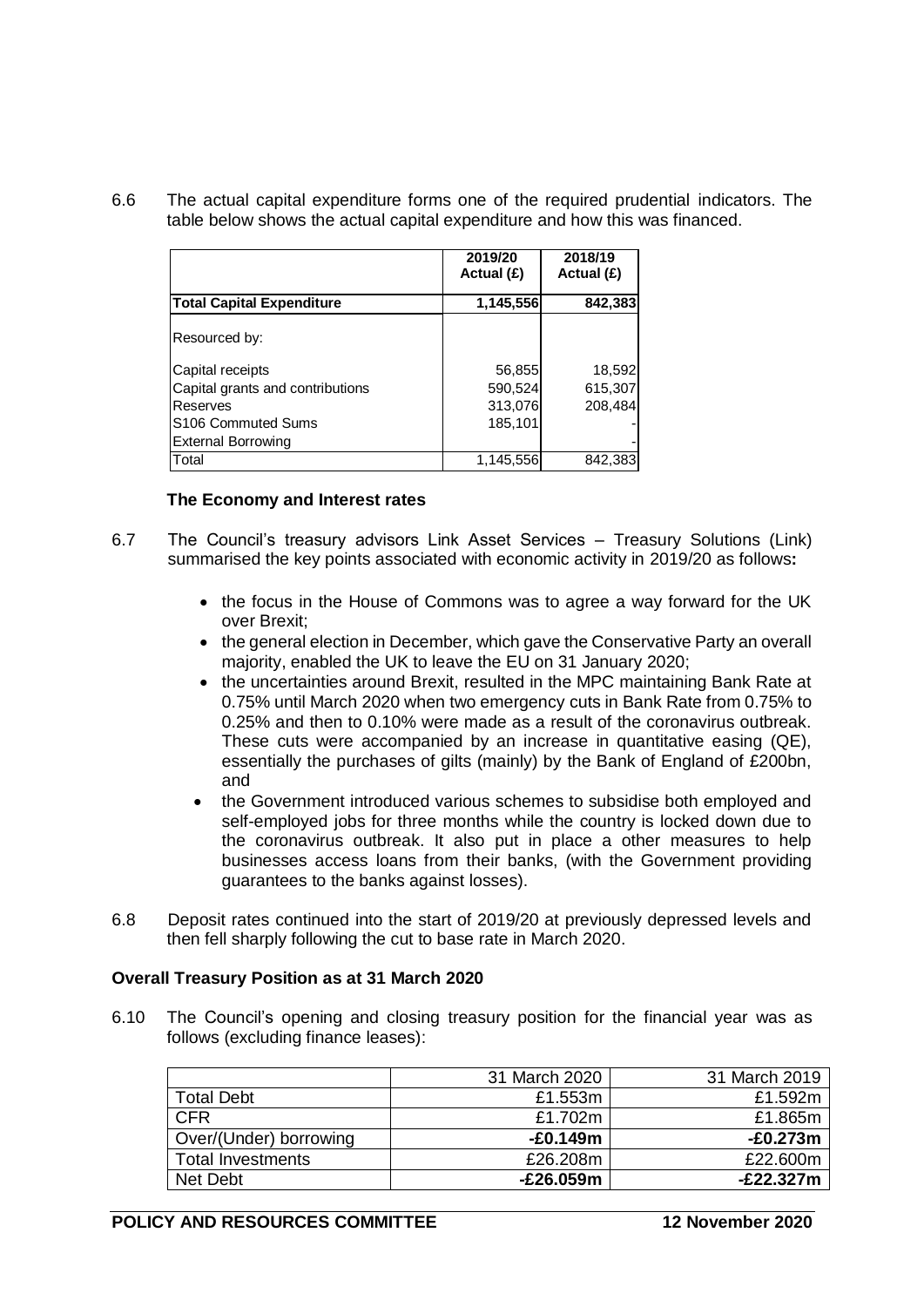# **The Strategy for 2019/20**

- 6.11 The Treasury Management Strategy for 2019/20 was approved by members at full Council on 21 February 2019.
- 6.12 The expectation for interest rates incorporated within the Annual Treasury Management Strategy for 2019/20 was based on officers' views at that time, prepared with assistance from the Council's Treasury Management Advisor (Link Asset Services) and supported by a selection of City forecasts.
- 6.13 The interest rates for the UK were expected to be as follows:

**Bank Base Rate** was expected to rise from 0.75% to 1.00%. It was not expected that Bank Rate would increase again in 2019/20 as a result of the major uncertainty surrounding Brexit.

**PWLB Borrowing rates** were forecast to rise gradually throughout the next three years in all periods. Variable and short term rates were expected to be the cheaper form of borrowing over the period.

6.14 Based on the above, the Strategy adopted by the Council for 2019/20 was as follows:

# **a) Long Term Debt to Finance Capital Expenditure (borrowing strategy 2019/20)**

2019/20 was expected to continue as a year of low bank interest rates, extending the current opportunity for the Council to utilise an internal borrowing strategy. Borrowing in advance of need within the constraints of the Prudential Code and approved Prudential Indicators would only be considered in exceptional circumstances.

Consideration would be given to financing capital expenditure by taking borrowing from PWLB/money markets, but the key treasury strategy was to postpone borrowing and maintain an under borrowed position to avoid the cost of holding higher levels of investments and to reduce counterparty risk.

In considering this option however, day to day cash flow constraints and the loss of longer term interest stability would also be taken into account together with the possibility of having to replace the internal borrowing with external borrowing in a subsequent year at higher interest rates.

## **b) Investment of Surplus cash (investment strategy 2019/20)**

The Council's investment priorities are firstly the security of capital and secondly the liquidity of its investments. The highest return would then be sought provided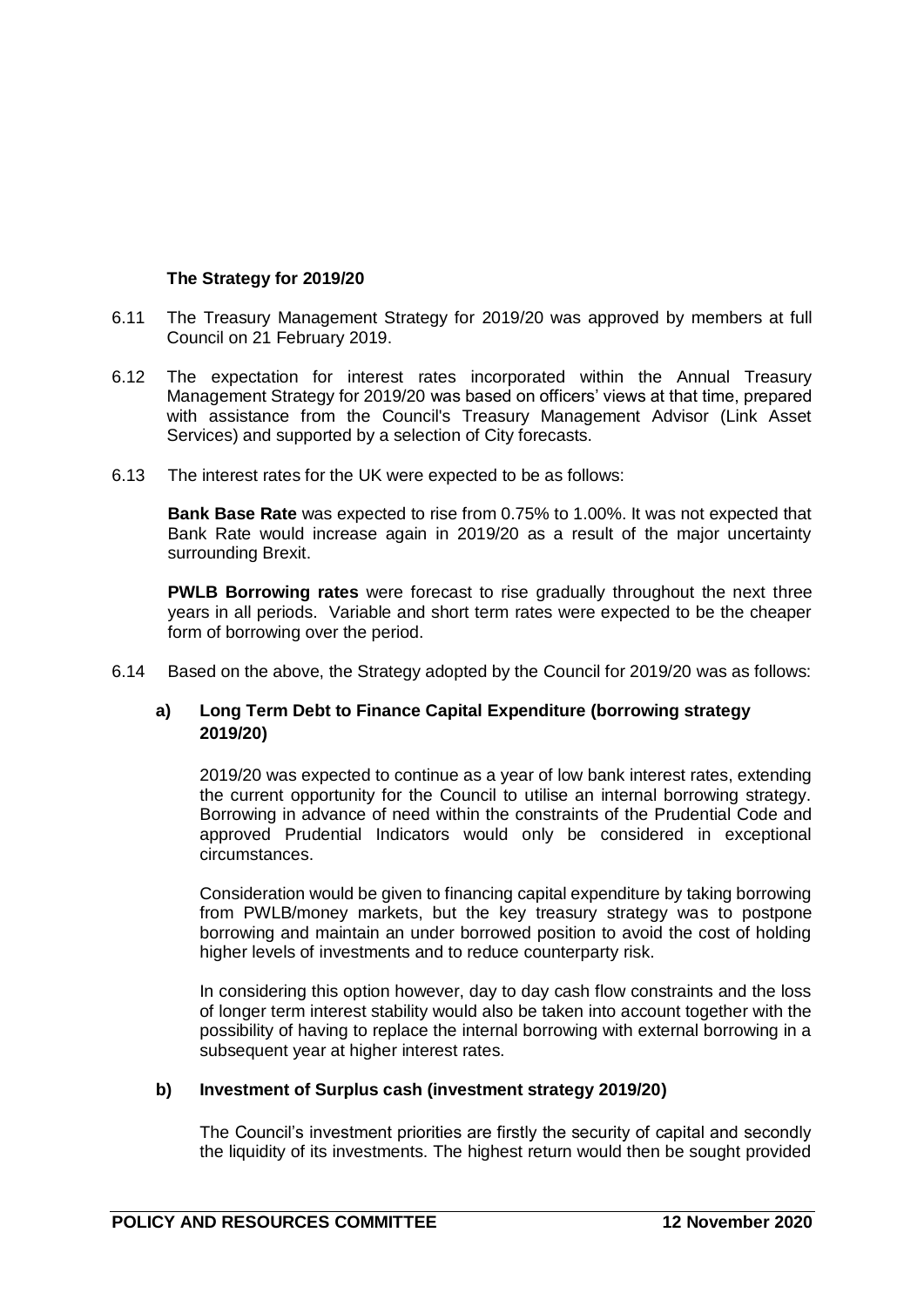that proper levels of security and liquidity are achieved. The investment risk appetite of the Council is low in order to give priority to the security of investments.

## **The Borrowing Requirement and Debt**

6.13 The Council's underlying need to borrow to finance capital expenditure is termed the Capital Financing Requirement (CFR) (excluding borrowing by finance leases).

|                  | 31 March 2019 | 31 March 2020 | 31 March 2020 |
|------------------|---------------|---------------|---------------|
|                  | Actual        | <b>Budget</b> | Actual        |
| <b>Total CFR</b> | £1.624m       | £1.589m       | £1.589m       |

## **Borrowing Rates in 2019/20**

6.14 The movement in relevant UK market interest rates for the year was as follows:

# **a) For Bank Rate**

| <b>Period</b>                 | %    |
|-------------------------------|------|
| 1 April 2019 - 10 March 2020  | 0.75 |
| 11 March 2020 - 18 March 2020 | 0.25 |
| 19 March 2020 – 31 March 2020 | 0.10 |

## **b) For PWLB rates (Inclusive of the 0.20% discount rate)**

| <b>Item</b>                              | Range during<br>Year % | <b>Start of Year</b><br>℅ | End of<br>Year % | Average in<br>Year % |
|------------------------------------------|------------------------|---------------------------|------------------|----------------------|
| <b>Fixed Interest</b><br><b>Maturity</b> |                        |                           |                  |                      |
| 1 Year                                   | $1.17 - 2.47$          | 1.46                      | 1.90             | 1.70                 |
| 5 Years                                  | $0.99 - 2.48$          | 1.55                      | 1.96             | 1.98                 |
| 10 Years                                 | $1.15 - 2.79$          | 1.88                      | 2.17             | 2.23                 |
| 25 Years                                 | $1.73 - 3.25$          | 2.41                      | 2.65             | 2.76                 |
| 50 Years                                 | $1.57 - 3.05$          | 2.24                      | 2.38             | 3.60                 |

## **Borrowing Outturn for 2019/20**

6.15 No new borrowing was undertaken during the year and scheduled repayments were made. At the end of the financial year the debt portfolio was as follows:

| Lender | Principal | <b>VDC</b> | Interest Rate | Maturity |
|--------|-----------|------------|---------------|----------|
|        |           |            |               |          |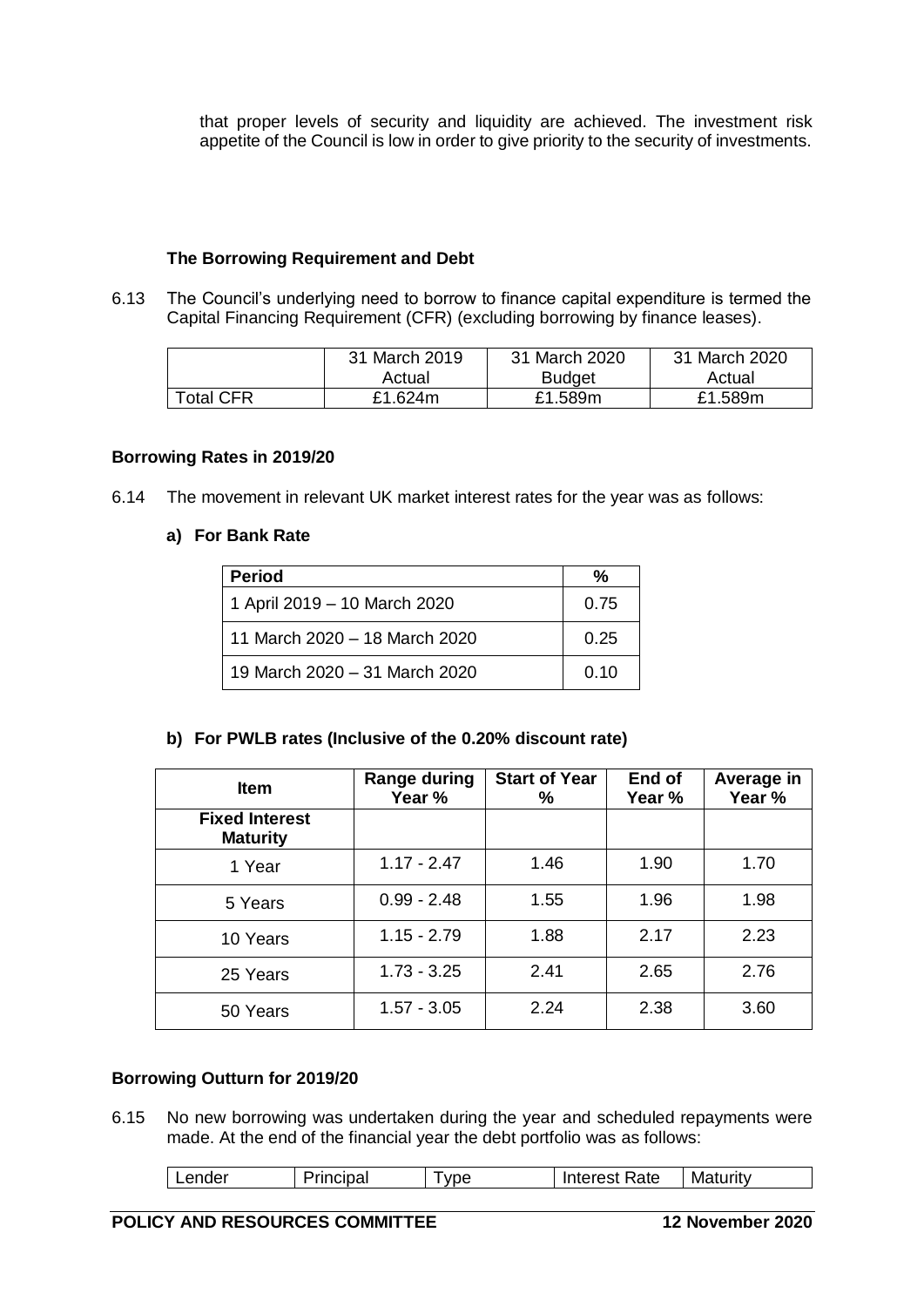| <b>PWLB</b> | £1.00m | Maturity | 3.69% | 44 vears     |
|-------------|--------|----------|-------|--------------|
| <b>PWLB</b> | £0.55m | EIP      | 2.99% | vears<br>ט ו |

## **Investment Rates in 2019/20**

6.16 Deposit rates continued into the start of 2019/20 at previously depressed levels and then fell sharply following the cuts to base rate in March 2020.

| <b>Item</b> | Range<br>during Year | <b>Start of</b><br>Year | End of<br>Year | Average<br>during<br>Year |
|-------------|----------------------|-------------------------|----------------|---------------------------|
|             | %                    | %                       | ℅              | $\%$                      |
| 7 day LIBID | $0.00 - 0.58$        | 0.56                    | 0.00           | 0.53                      |
| 1 month     | $0.11 - 0.61$        | 0.60                    | 0.12           | 0.56                      |
| 3 month     | $0.26 - 0.72$        | 0.72                    | 0.47           | 0.63                      |
| 6 month     | $0.31 - 0.83$        | 0.83                    | 0.60           | 0.70                      |
| 1 year      | $0.39 - 0.98$        | 0.94                    | 0.74           | 0.80                      |

## **Investment Outturn for 2019/20**

- 6.17 The Council's investment policy is governed by MHCLG guidance, which has been implemented in the Annual Investment Strategy approved by the Council on 21 February 2019. This policy sets out the approach for choosing investment counterparties, and is based on credit ratings provided by the three main credit rating agencies supplemented by additional market data (such as rating outlooks, credit default swaps, bank share prices etc).
- 6.18 The investment activity during the year conformed to the approved strategy and the Council had no liquidity difficulties.
- 6.19 The following table shows the result of the investment strategy undertaken by the Council and the relative performance of the internally managed funds against the 7 day LIBID uncompounded rate bench mark:

|                                    | Average<br><b>Total</b><br><b>Investment</b><br>(£) | <b>Gross</b><br>Rate of<br>Return | <b>Net</b><br>Rate of<br>Return | <b>Benchmark</b><br><b>Return</b> |
|------------------------------------|-----------------------------------------------------|-----------------------------------|---------------------------------|-----------------------------------|
| <b>Internally Managed:</b>         |                                                     |                                   |                                 |                                   |
| Temporary & On-Call<br>Investments | £4.610m                                             | 0.65%                             | n/a                             | n/a                               |
| <b>Fixed Term Deposits</b>         | £23.450m                                            | 0.98%                             | n/a                             | 0.53%                             |

6.19 **The interest received by the Council from investments in 2019/20 totalled £262k;**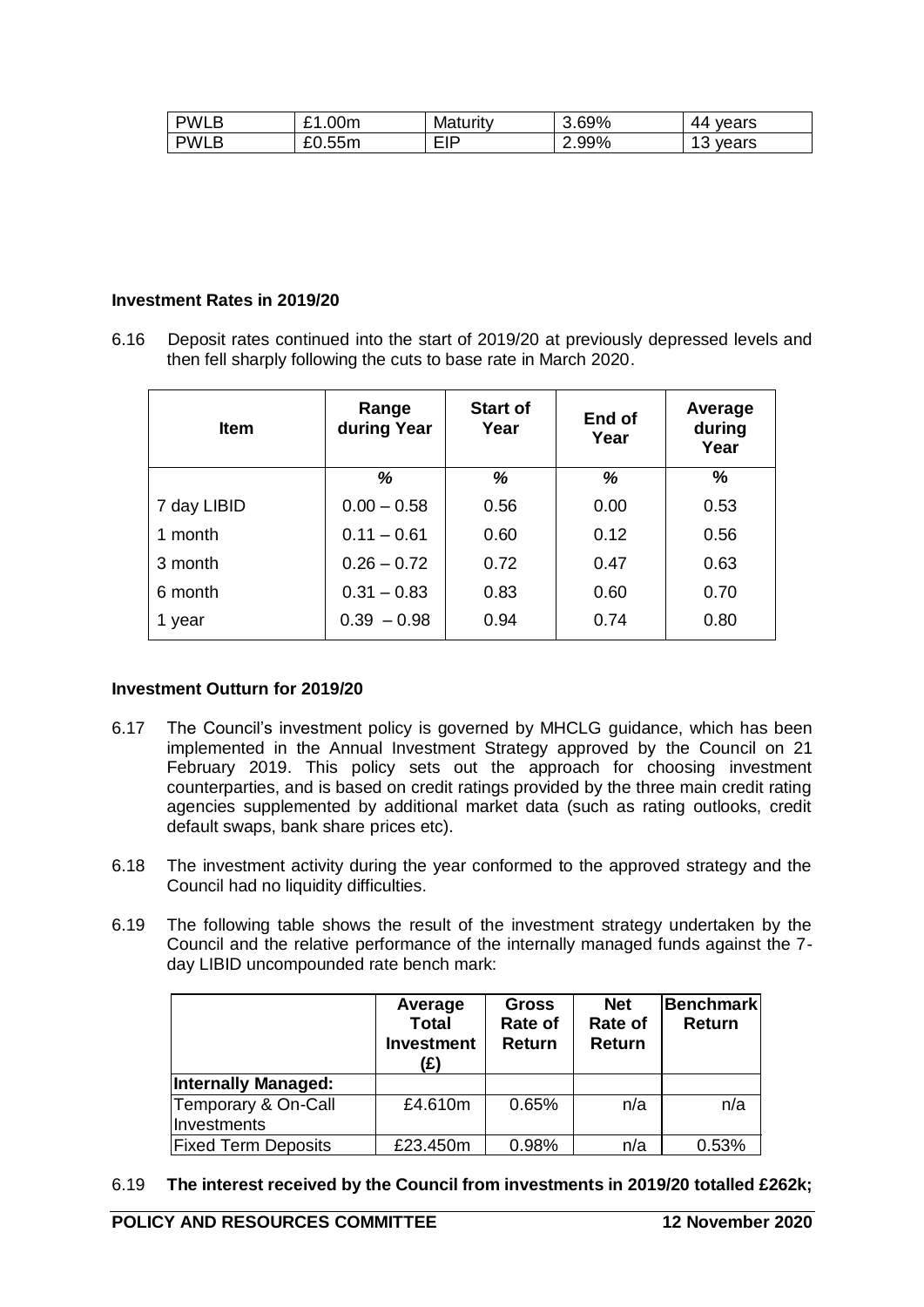#### **this compares to an original estimate of £198k.**

6.20 The Council's investment position is organised by the Finance Section in order to ensure adequate liquidity for revenue and capital activities and security of investments. Procedures and controls to achieve these objectives are well established both through Member reporting detailed in the summary, and through officer activity detailed in the Treasury Management Practices. At the beginning and the end of 2019/20 the Council's investments position was as follows:

| .טערטווטו טגט טגטרוויסטע טארוטוויטטע וויטוויסטע |                     |                     |
|-------------------------------------------------|---------------------|---------------------|
|                                                 | 31 March<br>2020(f) | 31 March<br>2019(f) |
| Internally Managed Investments                  | 26,208,398          | 22,250,142          |

6.21 The maturity of the investment portfolio was as follows;

|                                  | 31 March<br>2020 $(f)$ | 31 March<br>2019 (£) |
|----------------------------------|------------------------|----------------------|
| On-call Investments              | 4,708,398              | 350,142              |
| <b>Fixed Term Deposits:</b>      |                        |                      |
| Repayable within 1 month         | 1,000,000              | 1,000,000            |
| Repayable 1 month to 3 months    | 2,900,000              | 6,400,000            |
| Repayable 3 months to 6 months   | 13,600,00              | 10,500,000           |
| Repayable 6 months to 12 months  | 4,000,000              | 4,000,000            |
| Repayable 12 months to 24 months |                        |                      |
| Total                            | 26,208,398             | 22,250,142           |

6.22 Investments were placed with the following institutions:

| <b>Type of Institution</b> | 31 March<br>2020(f) | 31 March<br>2019(f) |
|----------------------------|---------------------|---------------------|
| <b>UK Clearing Banks</b>   | 9,208,398           | 4,475,142           |
| Foreign Banks              |                     | 3,000,000           |
| <b>Building Societies</b>  |                     | 3,000,000           |
| <b>Local Authorities</b>   | 17,000,000          | 11,500,000          |
| Total                      | 26,208,398          | 22,250,142          |

## **Compliance with Treasury Limits**

6.23 During the financial year the Council operated within the treasury limits and Prudential Indicators set out in the Council's Treasury Management Strategy Statement (annex B).

# **7.0 IMPLICATIONS**

- 7.1 The following implications have been identified:
	- a) Financial The results of the investment strategy effect the funding of the capital programme.
	- b) Legal There are no legal implications within this report
	- c) Other (Equalities, Staffing, Planning, Health & Safety, Environmental, Crime & Disorder, Climate Change) There are no additional implications within this report.